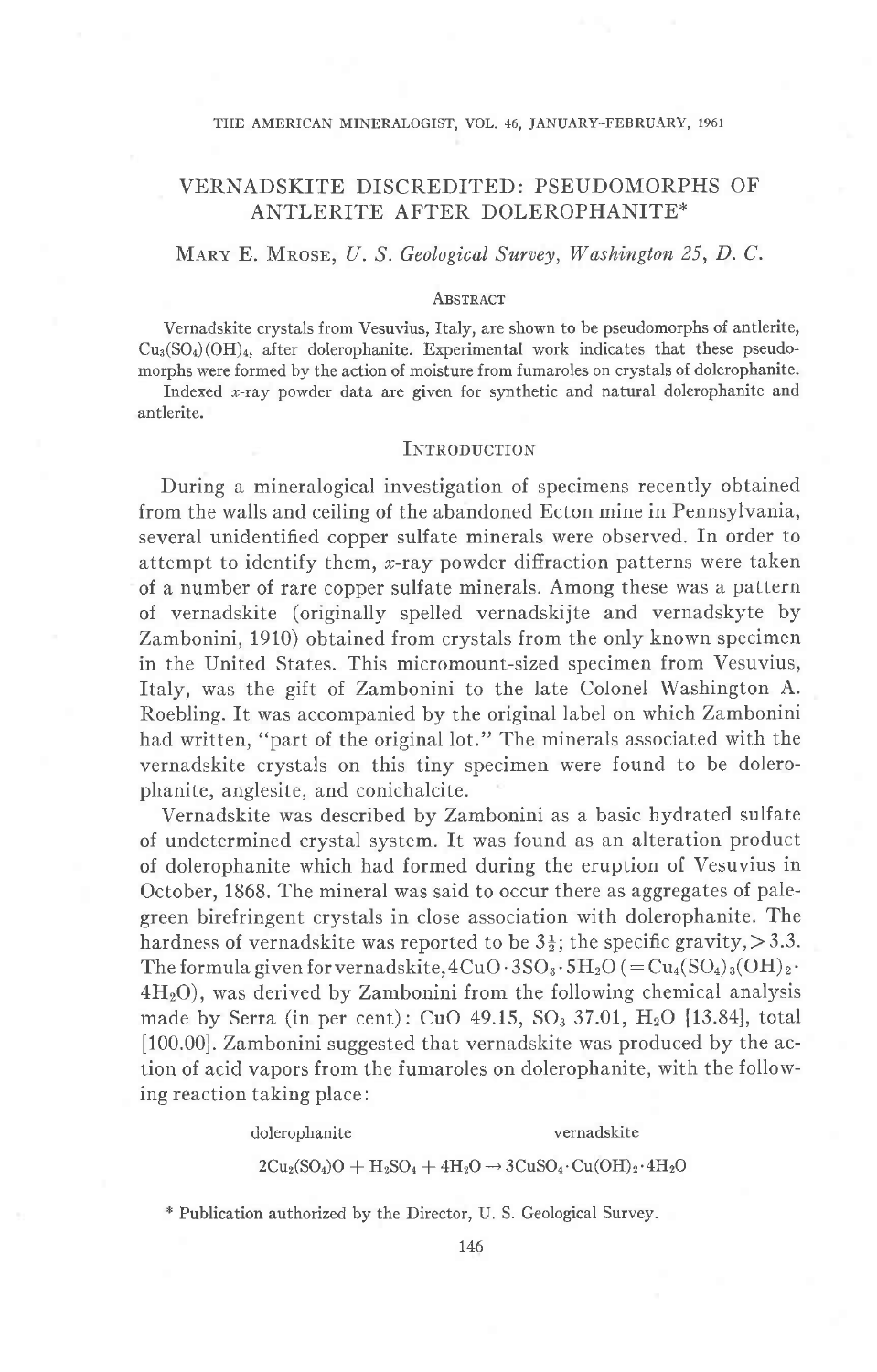### VERNADSKITE DISCREDITED 147

### VERNADSKITE DISCREDITED ( $=$  ANTLERITE)

Sample preparation of "vernadskite" crystals for an  $x$ -ray powder diffraction pattern revealed the presence of included remnants of a lightbrown, glassy mineral, thus necessitating very careful handpicking of the material for the powder spindle. The  $x$ -ray powder pattern obtained from the carefully selected fragments of "vernadskite" was that of antlerite,  $Cu<sub>3</sub>(SO<sub>4</sub>)(OH)<sub>4</sub>$ ; from the minute, light-brown, glassy inclusions, that of dolerophanite.

Closer re-examination of the "vernadskite" crystals on the specimen indicated that they are pseudomorphs of antlerite after dolerophanite. Several crystals were found that were partly dolerophanite and partly antlerite, where the change to antlerite was incomplete.

Experiments then were performed to show that dolerophanite may be converted to antlerite by the reaction of moisture with dolerophanite. Crystals of dolerophanite from Vesuvius, Italy (USNM R8317), averaging 1.00 mm. by 0.50 mm. by 0.25 mm. in size, changed to antlerite slowly and incompletely in distilled water at room temperature over a period of three days. They were completely converted when left immersed in distilled water in an oven at 80° C. for 12 hours, and also when placed in a dry vessel in the presence of a moist atmosphere in an oven at  $80^{\circ}$  C. for 24 hours. The results of these experiments were checked by means of  $x$ -ray powder patterns; in each case a pattern of antlerite was obtained. The experimental work indicates that the following reaction must have taken place near the fumaroles at Vesuvius to result in the formation of these pseudomorphs:

> dolerophanite antlerite  $2Cu_2(SO_4)O + 2H_2O \rightarrow Cu_3(SO_4)(OH)_4 + CuSO_4$  (soluble)

SYNTHESIS OF DOLEROPHANITE, ANTLERITE, AND HYDROCYANITE

Dolerophanite was synthesized so that sufficient material would be available for carrying on experimental work that would check the validity of the proposed reaction. Dolerophanite was easily synthesized (Binder, 1936) by placing finely-powdered  $Cu(SO<sub>4</sub>) \cdot 5H<sub>2</sub>O$  in an open porcelain crucible in a muffie furnace for one hour at a temperature about 660' C. Synthetic dolerophanite produced in this manner is orangebrown. At a temperature about 640' C. synthetic hydrocyanite (chalcocyanite),  $CuSO<sub>4</sub>$  (Hey, 1955), was formed; it is pale greenish gray in color.

When distilled water, hot or cold, was added to the synthetic dolerophanite, the orange-brown powder immediately turned light green. The light-green residue gave the powder pattern of antlerite. The pale-blue filtrate was brought to dryness in an oven at  $80^{\circ}$  C.; the x-ray powder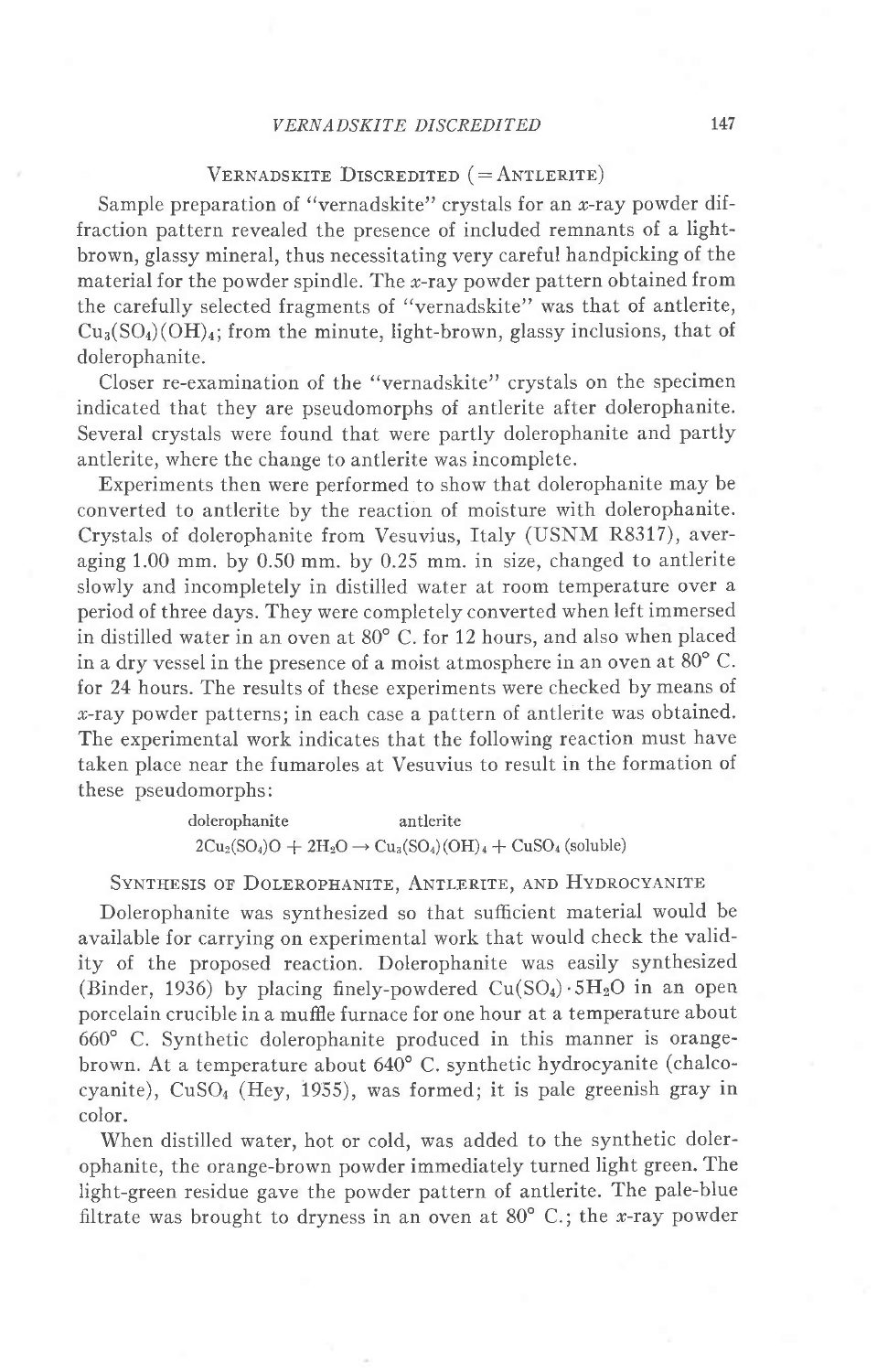### Borchardt and Present Study<sup>2</sup> Daniels (1957)<sup>3</sup> Synthetic Cu<sub>2</sub>(SO<sub>4</sub>)O Vesuvius, Italy Synthetic Cu<sub>2</sub>(SO<sub>4</sub>)O USNM R6084; [f. 14391]  $[f. 14347]$ Measured Measured Measured Calculated I  $\overline{d}$ I  $\boldsymbol{d}$ I  $\overrightarrow{d}$  $\overline{d}$ hkl 78 6.46 50 6.451 50 6.443 6.447 001 4.935 4.933  $4:91$ 4.937 6  $\overline{2}$  $\overline{2}$ 110  $2.5$  $4.75$  band 13 4.755  $11$ 4.760 4.757 **T11** 4.659 14  $4.63$ 6 4.659  $\overline{2}$ 4.658  $\overline{2}01$  $4.02<sup>4</sup>$  $\overline{2}$ 3.956 3.954 200  $\overline{4}$  $\overline{4}$ 3.950 100 3.63 100 3.617 100 3.619  $\overline{2}02$ 3.623  $3.41$ 15 9 3.408  $\overline{4}$ 3.408 3.407 111 3.238  $\overline{1}12$  $\mathbf{\hat{R}}$ 3.29  $\overline{2}$ 3.228 3.224  $\overline{4}$ 3.220 002 3.153 3.156 16 3.15 13  $\overline{Q}$ 3.157 020  $\overline{8}$ 21 2.83 8 2.840 2.835 2.835 021 2.796 022 47 2.78 30 2.776 21 2.776 2.774 201 8 2.67 3 2.680  $\overline{2}$ 2.678 2.677  $\overline{3}12$ 94 2.62  $\overline{42}$ 50 2.614 2.612  $\overline{2}21$ 2.615  $\overline{2}03$ 34 2.54 25 2.546 18 2.546 2.543 10 2.474  $\overline{4}$ 2.468 2.468 2.466 220  $\overline{4}$ 2.431 2.432 2.432  $1\,$  $\mathbf{1}$ 310 8 2.384 2.381 2.377 2.379 222  $\overline{4}$  $\overline{4}$  $\overline{4}$ 2.365 2.362 112 2.324  $\overline{2}$ 6  $\overline{4}$ 2.324 2.331 2.328 402 2.266 **T13**  $(2.258)$  $\overline{4}01$ 52 2.25 35 2.254 30 2.256 2.255 022 2.254 313 5 2.14  $\overline{4}$  $\overline{2}$ 2.149 003 2.151 2.151 2.137  $\overline{3}11$ 2.128 403 2.087 2.087 2.084 221 1 1 26 2.02 18 2.028 13 2.028  $(2.033)$ 130  $2.024$ 202 2.020 **I31** 1.979 10 1.97  $\overline{Q}$ 1.979  $\overline{4}$  $\overline{2}$ 1.86 1.870  $\overline{4}$  $\mathbf{1}$ 1.868 1.819  $\overline{7}$  $\overline{4}$ 1.82 1.821 3 23  $\frac{1.76}{1.70}$  $13B$ 1.769 13 1.767 5 3 1.709  $\mathbf{1}$ 1.704

# TABLE 1. X-RAY POWDER DATA FOR DOLEROPHANITE, Cu<sub>2</sub>(SO<sub>4</sub>)O

MONOCLINIC,  $C2/m$ <br> $a=9.355\pm0.010 \text{ Å}, b=6.312\pm0.005, c=7.628\pm0.005, \beta=122^{\circ}17\frac{1}{2}^{11}$ 

<sup>1</sup> Single-crystal data obtained in this study from a crystal of dolerophanite from Vesuvius, Italy (USNM R6060).

<sup>2</sup> Films corrected for expansion B=broad. Camera diameter, 114.59 mm. Nickel-<br>filtered copper radiation ( $\lambda$ =1.5418 Å). Lower limit of 20 measurable: approximately 7<sup>°</sup>  $(12.6 \text{ Å})$ .

<sup>3</sup> Camera diameter, 114.59 mm. Nickel-filtered copper radiation. The relative intensities listed are the ratios of peak heights obtained on a diffractometer trace. The designated bands appeared as a broad line in the x-ray photograph but were resolved in a diffractometer trace.

<sup>4</sup> These lines correspond to intense lines in the CuSO<sub>4</sub> or CuO x-ray pattern and were thought to be due to the presence of these materials as impurities.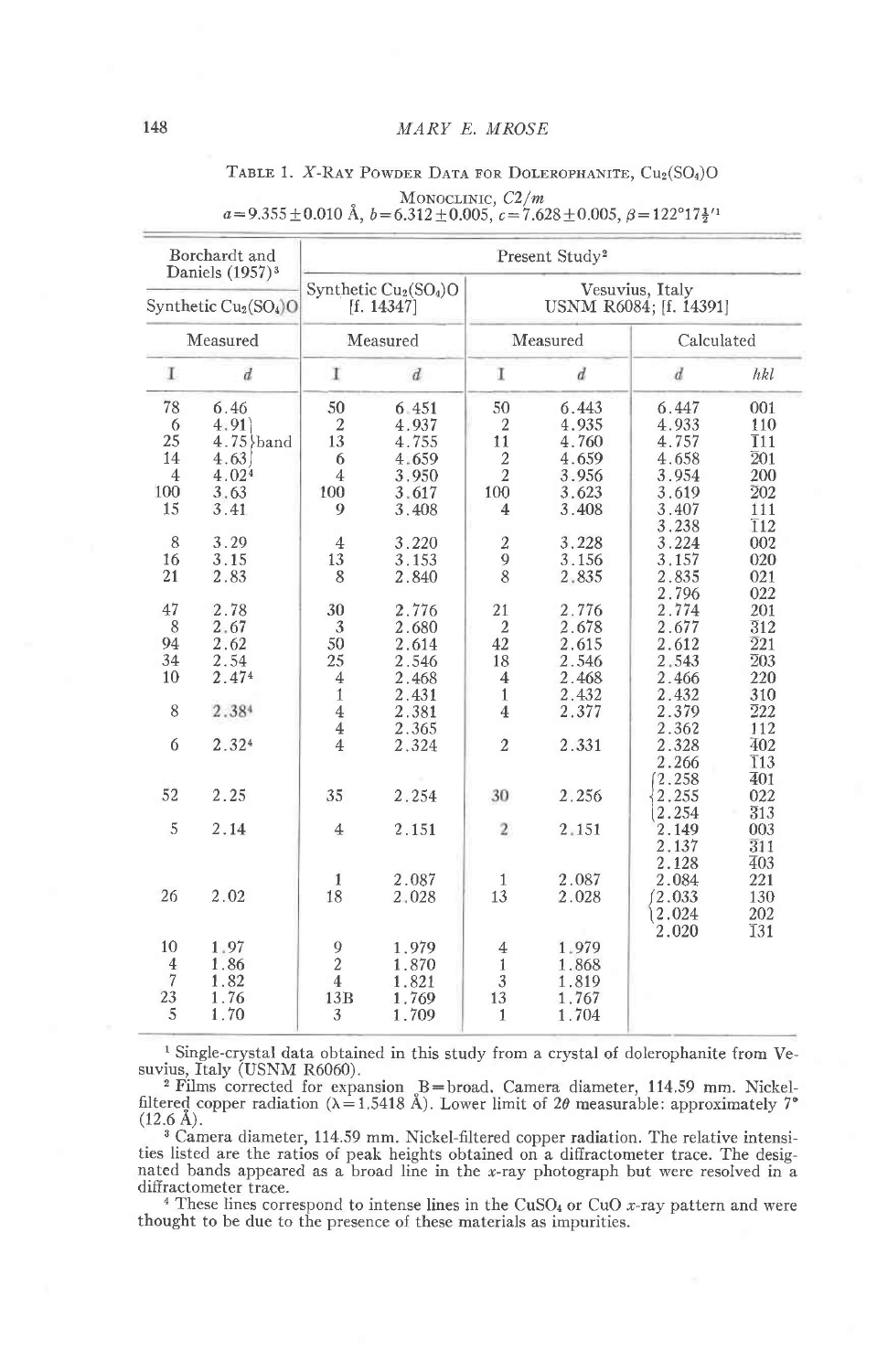| Borchardt and<br>Daniels (1957) <sup>3</sup><br>Synthetic $Cu2(SO4)O$<br>Measured                                                   |                                                                                                                             | Present Study <sup>2</sup>                                                                                                                                                                                                                                                         |                                                                                                                                                                                                                                                                                                                                           |                                                                                                                                                                                                                                                                                                                                                                                                                                                                                  |                                                                                                                                                                                                                                                                                                                                  |                  |     |  |  |
|-------------------------------------------------------------------------------------------------------------------------------------|-----------------------------------------------------------------------------------------------------------------------------|------------------------------------------------------------------------------------------------------------------------------------------------------------------------------------------------------------------------------------------------------------------------------------|-------------------------------------------------------------------------------------------------------------------------------------------------------------------------------------------------------------------------------------------------------------------------------------------------------------------------------------------|----------------------------------------------------------------------------------------------------------------------------------------------------------------------------------------------------------------------------------------------------------------------------------------------------------------------------------------------------------------------------------------------------------------------------------------------------------------------------------|----------------------------------------------------------------------------------------------------------------------------------------------------------------------------------------------------------------------------------------------------------------------------------------------------------------------------------|------------------|-----|--|--|
|                                                                                                                                     |                                                                                                                             |                                                                                                                                                                                                                                                                                    | Synthetic Cu <sub>2</sub> (SO <sub>4</sub> )O<br>[f. 14347]                                                                                                                                                                                                                                                                               | Vesuvius, Italy<br>USNM R6084; [f. 14391]                                                                                                                                                                                                                                                                                                                                                                                                                                        |                                                                                                                                                                                                                                                                                                                                  |                  |     |  |  |
|                                                                                                                                     |                                                                                                                             | Measured                                                                                                                                                                                                                                                                           |                                                                                                                                                                                                                                                                                                                                           |                                                                                                                                                                                                                                                                                                                                                                                                                                                                                  | Measured                                                                                                                                                                                                                                                                                                                         | Calculated       |     |  |  |
| $\mathbf I$                                                                                                                         | $\boldsymbol{d}$                                                                                                            | I                                                                                                                                                                                                                                                                                  | $\overline{d}$                                                                                                                                                                                                                                                                                                                            | $\mathbf I$                                                                                                                                                                                                                                                                                                                                                                                                                                                                      | $\boldsymbol{d}$                                                                                                                                                                                                                                                                                                                 | $\boldsymbol{d}$ | hkl |  |  |
| 15<br>$\overline{4}$<br>$\overline{7}$<br>11<br>14<br>16<br>5<br>5<br>$\overline{4}$<br>$\frac{9}{15}$<br>$\overline{7}$<br>8<br>17 | 1.67<br>1.64<br>1.62<br>$1.61$ band<br>1.60<br>1.58<br>1.55<br>1.53<br>1.51<br>1.48<br>band<br>1.47<br>1.45<br>1.41<br>1.39 | 13<br>2<br>8<br>695233482348222222<br>$\frac{2}{2}$<br>$\overline{1}$<br>$\,<$<br>$\overline{1}$<br>$\overline{\phantom{0}}$<br>$\mathbf{1}$<br>1<br>3<br>4B<br>$\overline{2}$<br>$\mathbf{1}$<br>$\overline{c}$<br>$\overline{a}$<br>$\mathbf{1}$<br>$\mathbf{1}$<br>$\mathbf{1}$ | 1.678<br>1.648<br>1.616<br>1.600<br>1.579<br>1.574<br>1.556<br>1.535<br>1.510<br>1.480<br>1.469<br>1.450<br>1.430<br>1.407<br>1.389<br>1.374<br>1.366<br>1.343<br>1.321<br>1.304<br>1.293<br>1.277<br>1.248<br>1.233<br>1.219<br>1.203<br>1.188<br>1.176<br>1.166<br>1.129<br>1.116<br>1.106<br>1.095<br>1.080<br>1.062<br>1.052<br>1.041 | 6<br>6<br>$\overline{4}$<br>$\overline{4}$<br>6<br>$\overline{3}$<br>$\,1$<br>$\frac{2}{2}$<br>$\overline{4}$<br>$\overline{2}$<br>3B<br>6<br>$\overline{3}$<br>$\mathbf 1$<br>$\begin{array}{c} 3 \\ 2 \\ 2 \end{array}$<br>$\overline{1}$<br>$\overline{2}$<br>$\overline{c}$<br>$\mathbf{1}$<br>$\,<\,$<br>$\mathbf{1}$<br>$\,<\,$<br>1<br>3<br>$\mathbf{1}$<br>$\overline{3}$<br>$\mathbf{1}$<br>$\mathbf{1}$<br>$\overline{2}$<br>$\overline{2}$<br>1B<br>1<br>$\mathbf{1}$ | 1.678<br>1.642<br>1.615<br>1.600<br>1.579<br>1.573<br>1.556<br>1.534<br>1.512<br>1.482<br>1.469<br>1.448<br>1.407<br>1.387<br>1.374<br>1.366<br>1.342<br>1.321<br>1.305<br>1.292<br>1.278<br>1.245<br>1.232<br>1.217<br>1.188<br>1.178<br>1.166<br>1.136<br>1.128<br>1.116<br>1.106<br>1.094<br>1.079<br>1.065<br>1.052<br>1.041 |                  |     |  |  |
|                                                                                                                                     |                                                                                                                             | 1B<br>3B<br>2B                                                                                                                                                                                                                                                                     | 1.026<br>1.013<br>1.000<br>Plus additional weak lines all with $I<1$ .                                                                                                                                                                                                                                                                    | 1<br>1<br>2B<br>2B                                                                                                                                                                                                                                                                                                                                                                                                                                                               | 1.029<br>1.025<br>1.013<br>1.001                                                                                                                                                                                                                                                                                                 |                  |     |  |  |

TABLE 1 (continued)

data for this dried salt was identical with those given in the ASTM card file for the compound Cu(SO4) · H<sub>2</sub>O. When the dried salt was subjected to a temperature of  $100^{\circ}$  C. for 24 hours, the *x*-ray powder pattern remained unchanged. When the temperature was raised to 150°C. and the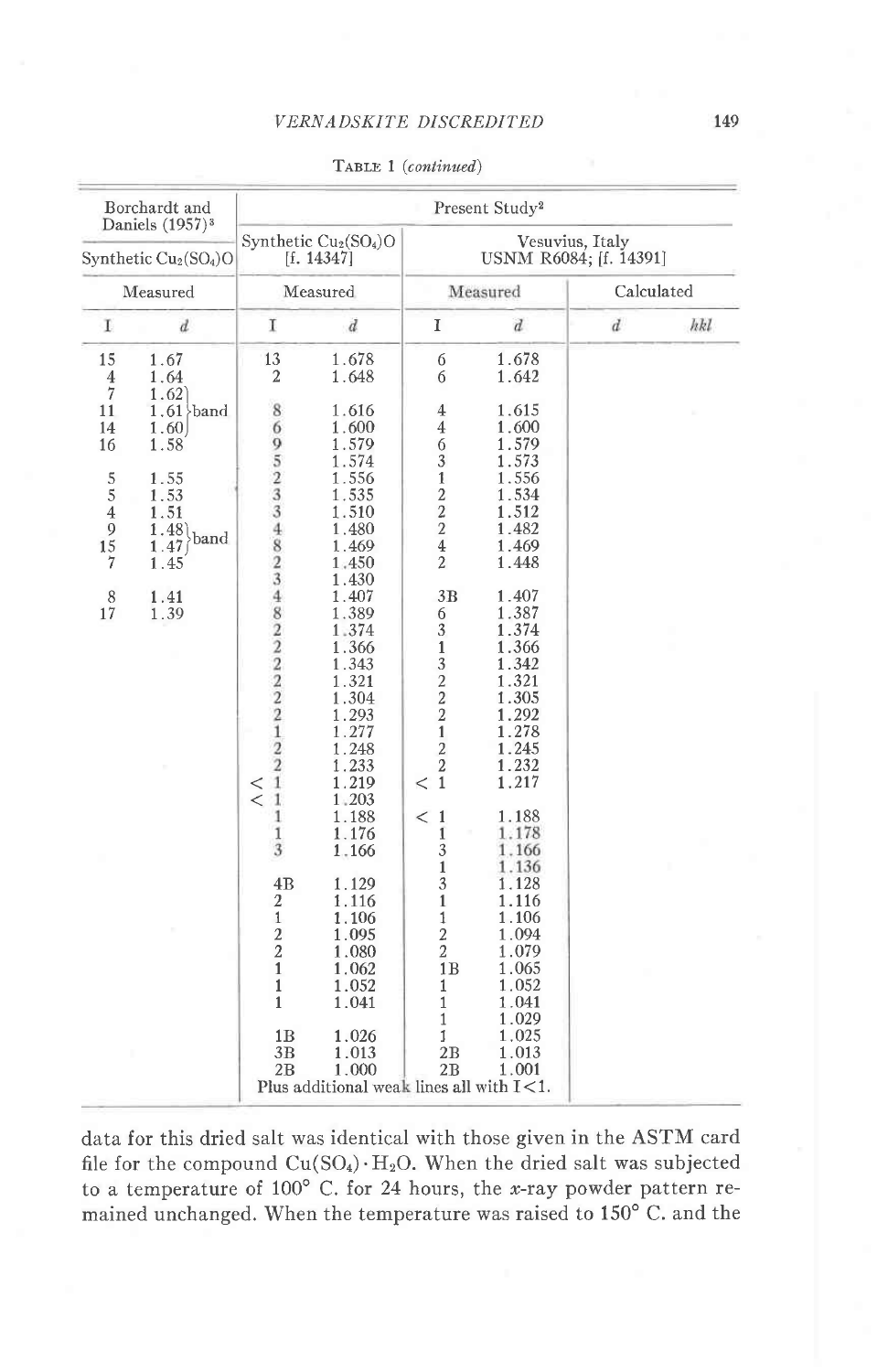| de Wolff (1955) <sup>2</sup><br>Synthetic<br>$Cu3(SO4)(OH)4$ |           | Present Study <sup>3</sup>                 |           |                                                                                       |           |                                                            |           |                         |                   |  |
|--------------------------------------------------------------|-----------|--------------------------------------------|-----------|---------------------------------------------------------------------------------------|-----------|------------------------------------------------------------|-----------|-------------------------|-------------------|--|
|                                                              |           | Synthetic<br>$Cu3(SO4)(OH)4$<br>[f. 14347] |           | "Vernadskite"<br>$=$ Antlerite<br>Vesuvius, Italy<br><b>USNM R6084:</b><br>[f. 14353] |           | Antlerite<br>Chuquicamata, Chile<br>USNM C5472; [f. 15077] |           |                         |                   |  |
| Measured                                                     |           | Measured                                   |           | Measured                                                                              |           | Measured                                                   |           | Calculated              |                   |  |
| T                                                            | $d_{hkl}$ | Τ                                          | $d_{hkl}$ | Ι                                                                                     | $d_{hk1}$ | T                                                          | $d_{hkl}$ | $d_{hk}$                | hkl               |  |
| 11                                                           | 6.80      | 11                                         | 6.792     | 11                                                                                    | 6.795     | 11                                                         | 6.792     | 6.789                   | 110               |  |
| 26                                                           | 6.01      | 30                                         | 6.021     | 30                                                                                    | 6.018     | 35                                                         | 6.026     | 6.030<br>5.995          | 001<br>020        |  |
| 23                                                           | 5.40      | 21                                         | 5.405     | 18                                                                                    | 5.406     | 15                                                         | 5.405     | 5.385                   | 011               |  |
| 100                                                          | 4,86      | 100                                        | 4.858     | 100                                                                                   | 4.855     | 100                                                        | 4.853     | 4.847                   | 120               |  |
| 9                                                            | 4.52      | 6                                          | 4.517     | 6                                                                                     | 4.519     | 6                                                          | 4.515     | 4.509                   | 111               |  |
| 8                                                            | 4.13      | 11                                         | 4.125     | 9                                                                                     | 4.127     | 11                                                         | 4.122     | 4.120<br>3.897          | 200<br>210        |  |
| 16                                                           | 3.79      | 13                                         | 3.785     | 13                                                                                    | 3.783     | 15                                                         | 3.788     | 3.778                   | 121               |  |
| 77                                                           | 3.60      | 71                                         | 3.597     | 71                                                                                    | 3.604     | 71                                                         | 3.597     | 3.596                   | 130               |  |
| 31                                                           | 3.40      | 25                                         | 3.401     | 25                                                                                    | 3.401     | 25                                                         | 3.403     | 3.403                   | 201               |  |
| 9                                                            | 3.34      | $\overline{7}$                             | 3.339     | 6                                                                                     | 3.339     | 6                                                          | 3.333     | 3.396<br>3.331          | 220<br>031        |  |
| 16                                                           | 3.09      | 13                                         | 3.084     | 13                                                                                    | 3.089     | 15                                                         | 3.089     | 3.272<br>3.089          | 211<br>131        |  |
| 18                                                           | 3.00      | 21                                         | 2.998     | 21                                                                                    | 3.003     | 21                                                         | 3.003     | 3.015<br>2.998<br>2.959 | 002<br>040<br>221 |  |
|                                                              |           |                                            |           |                                                                                       |           |                                                            |           | 2.869                   | 230               |  |
|                                                              |           | 3                                          | 2.819     | 3                                                                                     | 2.827     | 3                                                          | 2.823     | 2.817                   | 140               |  |
| 12                                                           | 2.762     | 9                                          | 2.765     | 9                                                                                     | 2.763     | 9                                                          | 2.763     | 2.756                   | 112               |  |
| 9                                                            | 2.698     | 9                                          | 2.698     |                                                                                       |           |                                                            |           | 2.694                   | 022               |  |
| 77                                                           | 2.683     | 60                                         | 2.683     | 71                                                                                    | 2.683     | 71                                                         | 2.683     | 2.677                   | 310               |  |
|                                                              |           |                                            |           |                                                                                       |           |                                                            |           | 2.591                   | 231               |  |
| 85                                                           | 2.566     | 71                                         | 2.564     | 71                                                                                    | 2.564     | 71                                                         | 2.567     | 2.560                   | 122               |  |
| 26                                                           | 2.503     | 21                                         | 2.501     | 21                                                                                    | 2.502     | 21                                                         | 2.502     | 2.552<br>2.497          | 141<br>320        |  |

### TABLE 2. X-RAY POWDER DATA FOR ANTLERITE, Cu<sub>3</sub>(SO<sub>4</sub>)(OH)<sub>4</sub> ORTHORHOMBIC, Pnam  $a=8.24 \text{ Å}, b=11.99, c=6.031$

<sup>1</sup> X-ray crystallographic data obtained by Richmond (Palache, 1939) by the Weissenberg method on a crystal from Remolinos, Vallenar, Chile. Original kX values have been converted to Ångstrom units by the present author.

<sup>2</sup> Camera diameter, 114.6 mm. Copper radiation ( $\lambda$  = 1.5418 Å). Intensities determined by photometer (Guinier camera).

<sup>3</sup> Films corrected for expansion. B = broad. Nickel-filtered copper radiation ( $\lambda$  = 1.5418 Å). Lower limit of  $2\theta$  measurable: approximately  $7^{\circ}$  (12.6 Å).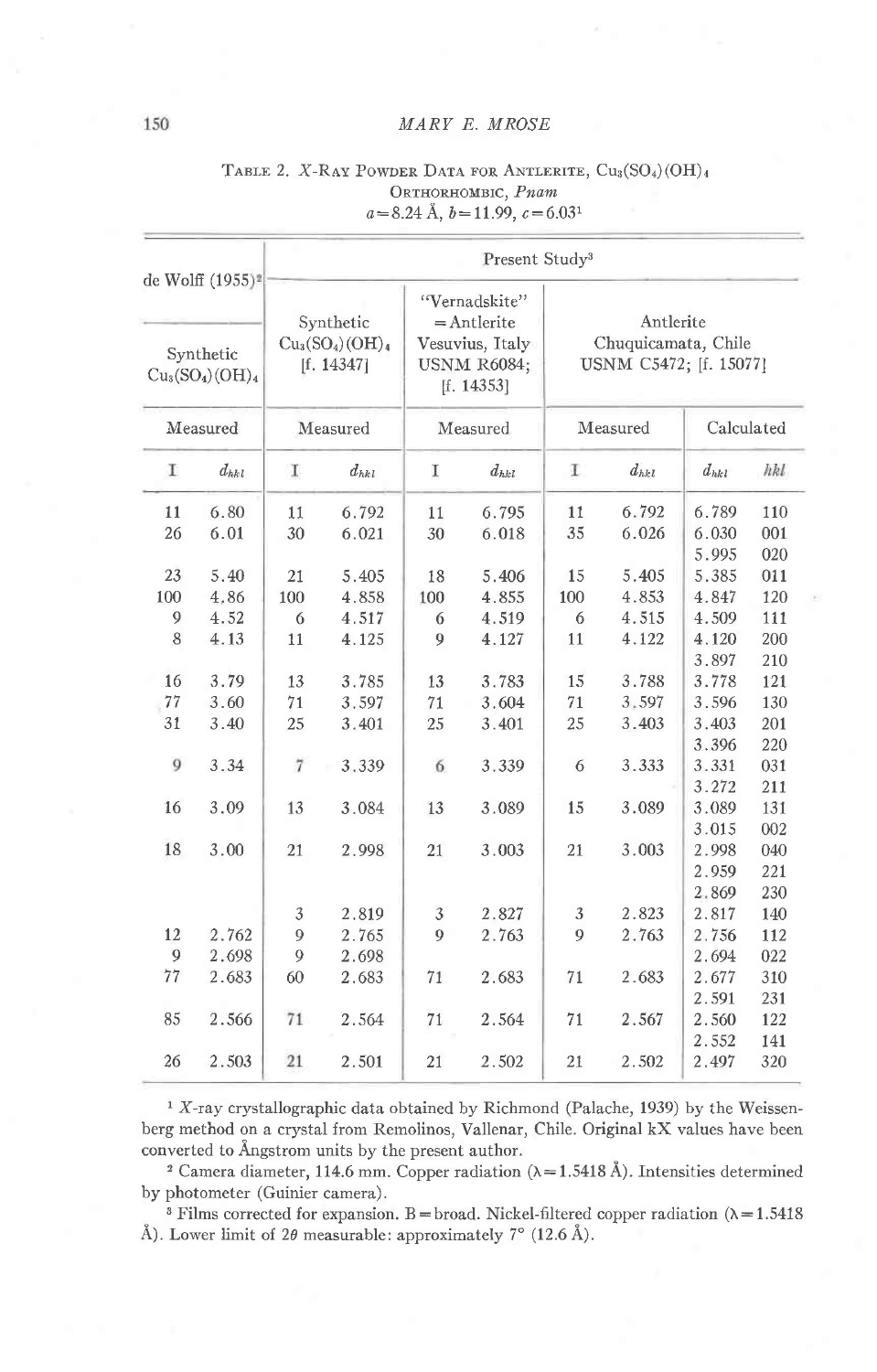VERNADSKITE DISCREDITED

TABLE 2 (continued)

| de Wolff (1955) <sup>2</sup><br>Synthetic<br>$Cu3(SO4)(OH)4$<br>Measured |           | Present Study <sup>3</sup>                             |           |                                                                                                   |           |                                                            |           |                |            |  |
|--------------------------------------------------------------------------|-----------|--------------------------------------------------------|-----------|---------------------------------------------------------------------------------------------------|-----------|------------------------------------------------------------|-----------|----------------|------------|--|
|                                                                          |           | Synthetic<br>$Cu3(SO4)(OH)4$<br>[f. 14347]<br>Measured |           | "Vernadskite"<br>$=$ Antlerite<br>Vesuvius, Italy<br><b>USNM R6084;</b><br>[f. 14353]<br>Measured |           | Antlerite<br>Chuquicamata, Chile<br>USNM C5472; [f. 15077] |           |                |            |  |
|                                                                          |           |                                                        |           |                                                                                                   |           | Measured                                                   |           | Calculated     |            |  |
| I.                                                                       | $d_{hkl}$ | Τ                                                      | $d_{hkl}$ | г                                                                                                 | $d_{hkl}$ | Ι                                                          | $d_{hkl}$ | $d_{hkl}$      | hkl        |  |
| 6                                                                        | 2.439     |                                                        |           |                                                                                                   |           |                                                            |           | 2.447<br>2.439 | 331<br>202 |  |
| 13                                                                       | 2.430     | 9                                                      | 2.433     | 11                                                                                                | 2.430     | 9                                                          | 2.428     | 2.423          | 240        |  |
| $\overline{4}$                                                           | 2.398     | $\overline{2}$                                         | 2.395     | 3                                                                                                 | 2.392     | $\overline{2}$                                             | 2.392     | 2.384          | 212        |  |
| 7                                                                        | 2.315     |                                                        |           |                                                                                                   |           |                                                            |           | 2.311          | 132        |  |
| $\overline{4}$                                                           | 2.307     | 7                                                      | 2.307     | 7                                                                                                 | 2.307     | 9                                                          | 2.307     | 2.307          | 321        |  |
|                                                                          |           |                                                        |           |                                                                                                   |           |                                                            |           | 2.303          | 150        |  |
| 13                                                                       | 2.259     | 9                                                      | 2.259     | 9                                                                                                 | 2.259     | 11                                                         | 2.259     | 2.255          | 222        |  |
|                                                                          |           |                                                        |           |                                                                                                   |           |                                                            |           | 2.249          | 241        |  |
|                                                                          |           |                                                        |           |                                                                                                   |           |                                                            |           | 2.229          | 051        |  |
|                                                                          |           |                                                        |           |                                                                                                   |           |                                                            |           | 2.224          | 330        |  |
|                                                                          |           |                                                        |           |                                                                                                   |           |                                                            |           | 2.151          | 151        |  |
| 69                                                                       | 2.131     | 50                                                     | 2.129     | 50                                                                                                | 2.127     | 60                                                         | 2.127     | 2.126          | 042        |  |
|                                                                          |           |                                                        |           |                                                                                                   |           |                                                            |           | 2.119          | 331        |  |
| 6                                                                        | 2.083     | 3                                                      | 2.083     | 3                                                                                                 | 2.080     | $\sqrt{2}$                                                 | 2.083     | 2.079          | 232        |  |
|                                                                          |           |                                                        |           |                                                                                                   |           |                                                            |           | 2.073          | 250        |  |
| 18                                                                       | 2.065     | 9                                                      | 2.062     | 9                                                                                                 | 2.065     | 11                                                         | 2.062     | 2.060          | 400        |  |
|                                                                          |           |                                                        |           |                                                                                                   |           |                                                            |           | 2.058          | 142        |  |
| 20                                                                       | 2.034     | 21                                                     | 2.034     | 15                                                                                                | 2.034     | 15                                                         | 2.034     | 2.030          | 410        |  |
|                                                                          |           |                                                        |           |                                                                                                   |           |                                                            |           | 2.025          | 340        |  |
|                                                                          |           |                                                        |           |                                                                                                   |           |                                                            |           | 2.010          | 003        |  |
| 4B                                                                       | 2.004     | $-6$                                                   | 2.006     | 6                                                                                                 | 2.004     | 6                                                          | 2.002     | 2.002          | 312        |  |
| $\boldsymbol{2}$                                                         | 1.951     |                                                        |           |                                                                                                   |           |                                                            |           |                |            |  |
| 9                                                                        | 1.946     | 13                                                     | 1.947     | 11                                                                                                | 1.946     | 13                                                         | 1.945     |                |            |  |
| 7                                                                        | 1.927     | 3                                                      | 1.926     | $\overline{4}$                                                                                    | 1.925     | 3                                                          | 1.929     |                |            |  |
| 3                                                                        | 1.893     | 3                                                      | 1.892     | 3                                                                                                 | 1.893     | 3                                                          | 1.892     |                |            |  |
| 12                                                                       | 1.835     | 9                                                      | 1.834     | 11                                                                                                | 1.833     | 8                                                          | 1.833     |                |            |  |
| 15                                                                       | 1.814     | 11                                                     | 1.818     | 13                                                                                                | 1.814     | 9                                                          | 1.813     |                |            |  |
| 2                                                                        | 1.801     |                                                        |           |                                                                                                   |           |                                                            |           |                |            |  |
| $\mathbf{1}$                                                             | 1.758     | 2                                                      | 1.760     | $\mathbf{1}$                                                                                      | 1.761     | 2                                                          | 1.762     |                |            |  |
| 6                                                                        | 1.711     | 3                                                      | 1.712     | 3                                                                                                 | 1.711     | $\overline{2}$                                             | 1.712     |                |            |  |
| 9                                                                        | 1.687     | 5                                                      | 1.684     | 3                                                                                                 | 1.687     | $\overline{4}$                                             | 1.687     |                |            |  |
| 3                                                                        | 1.667     | $\overline{2}$                                         | 1.669     | $\mathbf{2}$                                                                                      | 1.668     | $\overline{c}$                                             | 1.669     |                |            |  |
| 16                                                                       | 1.634     | 15                                                     | 1.634     | 15                                                                                                | 1.634     | 18                                                         | 1.634     |                |            |  |
| 6                                                                        | 1.617     | $\overline{4}$                                         | 1.618     | $\overline{4}$                                                                                    | 1.617     | 4                                                          | 1.618     |                |            |  |
| $\overline{2}$                                                           | 1.599     | $\overline{c}$                                         | 1.596     | $\overline{2}$                                                                                    | 1.595     | 2                                                          | 1.593     |                |            |  |
| 13                                                                       | 1.566     | 11                                                     | 1.566     | 13                                                                                                | 1.567     | 9                                                          | 1.568     |                |            |  |
|                                                                          |           |                                                        |           |                                                                                                   |           |                                                            |           |                |            |  |

151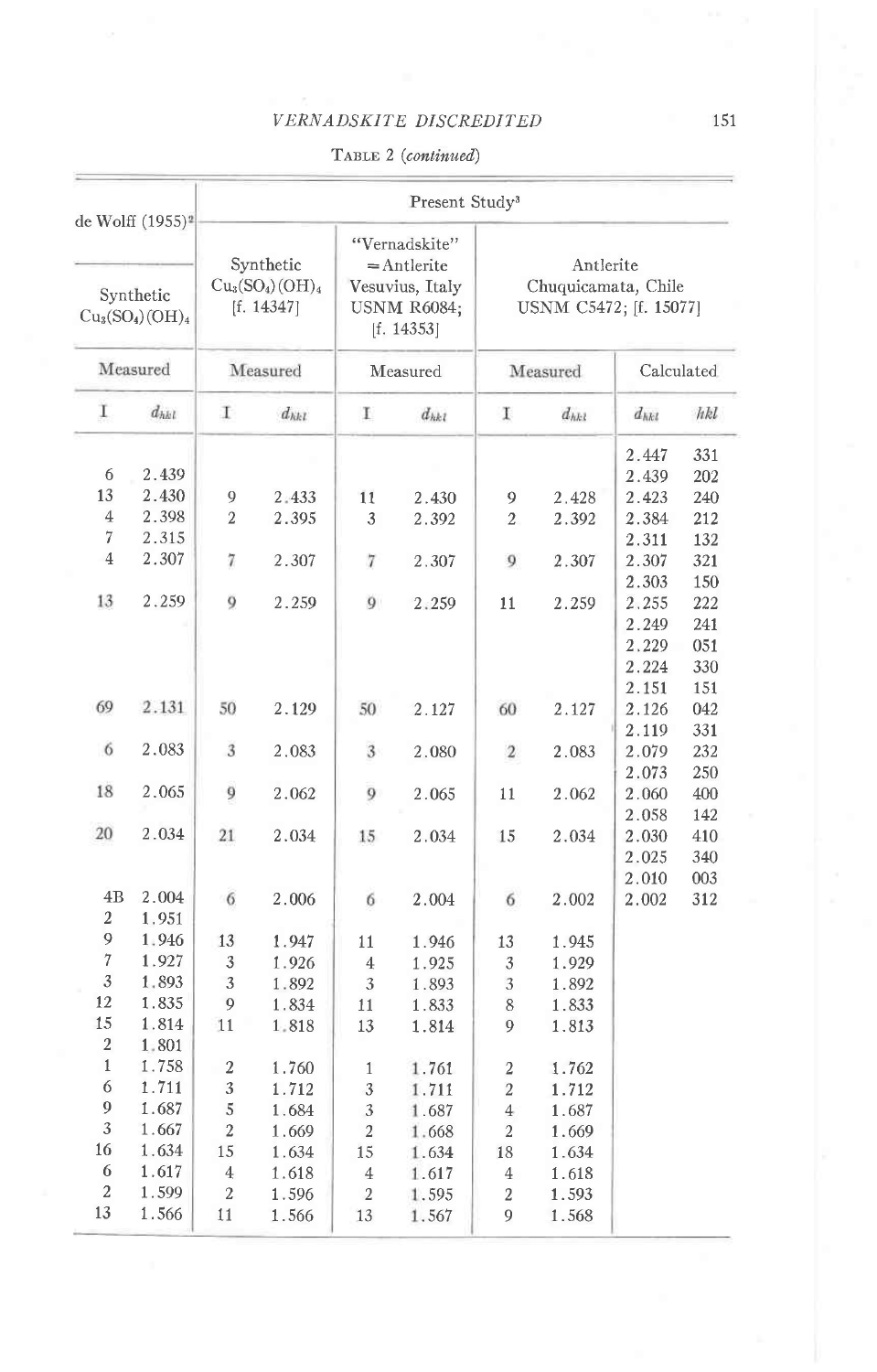TABLE 2 (continued)

| de Wolff (1955) <sup>2</sup><br>Synthetic<br>$Cu3(SO4)(OH)4$<br>Measured                                                                |                                                                                                                                     | Present Study <sup>3</sup>                                                                                                                                                                                                                                                                                                                                                                        |                                                                                                                                                                                                                                                                                       |                                                                                                                                                                                                                                                                                                    |                                                                                                                                                                                                                                                                                       |                                                                                                                                                                                                                                                                                            |                                                                                                                                                                                                                                                                                       |            |     |  |
|-----------------------------------------------------------------------------------------------------------------------------------------|-------------------------------------------------------------------------------------------------------------------------------------|---------------------------------------------------------------------------------------------------------------------------------------------------------------------------------------------------------------------------------------------------------------------------------------------------------------------------------------------------------------------------------------------------|---------------------------------------------------------------------------------------------------------------------------------------------------------------------------------------------------------------------------------------------------------------------------------------|----------------------------------------------------------------------------------------------------------------------------------------------------------------------------------------------------------------------------------------------------------------------------------------------------|---------------------------------------------------------------------------------------------------------------------------------------------------------------------------------------------------------------------------------------------------------------------------------------|--------------------------------------------------------------------------------------------------------------------------------------------------------------------------------------------------------------------------------------------------------------------------------------------|---------------------------------------------------------------------------------------------------------------------------------------------------------------------------------------------------------------------------------------------------------------------------------------|------------|-----|--|
|                                                                                                                                         |                                                                                                                                     | Synthetic<br>$Cu3(SO4)(OH)4$<br>[f. $14347$ ]<br>Measured                                                                                                                                                                                                                                                                                                                                         |                                                                                                                                                                                                                                                                                       | "Vernadskite"<br>$=$ Antlerite<br>Vesuvius, Italy<br>USNM R6084;<br>[f. $14353$ ]<br>Measured                                                                                                                                                                                                      |                                                                                                                                                                                                                                                                                       | Antlerite<br>Chuquicamata, Chile<br>USNM C5472; [f. 15077]                                                                                                                                                                                                                                 |                                                                                                                                                                                                                                                                                       |            |     |  |
|                                                                                                                                         |                                                                                                                                     |                                                                                                                                                                                                                                                                                                                                                                                                   |                                                                                                                                                                                                                                                                                       |                                                                                                                                                                                                                                                                                                    |                                                                                                                                                                                                                                                                                       | Measured                                                                                                                                                                                                                                                                                   |                                                                                                                                                                                                                                                                                       | Calculated |     |  |
| I                                                                                                                                       | $d_{hkl}$                                                                                                                           | I                                                                                                                                                                                                                                                                                                                                                                                                 | $d_{hh1}$                                                                                                                                                                                                                                                                             | I                                                                                                                                                                                                                                                                                                  | $d_{hk}$                                                                                                                                                                                                                                                                              | Ι                                                                                                                                                                                                                                                                                          | $d_{hkl}$                                                                                                                                                                                                                                                                             | $d_{hkt}$  | hkl |  |
| 15<br>4<br>12<br>9<br>21<br>2<br>$\boldsymbol{2}$<br>9<br>$\mathbf{1}$<br>$\overline{4}$<br>$\mathbf{1}$<br>3<br>7<br>$\mathbf{1}$<br>3 | 1.551<br>1.525<br>1.511<br>1.500<br>1.481<br>1.467<br>1.455<br>1.438<br>1.426<br>1.390<br>1.365<br>1.360<br>1.316<br>1.281<br>1.277 | 15<br>3<br>9<br>9<br>21<br>2<br>$\overline{2}$<br>6<br>$\overline{4}$<br>$\boldsymbol{2}$<br>7<br>$\boldsymbol{2}$<br>3<br>$\mathbf{1}$<br>1<br>$\mathbf{1}$<br>$\overline{\mathbf{c}}$<br>$\overline{c}$<br>$\overline{2}$<br>$\overline{1}$<br>1<br>5<br>$\overline{2}$<br>$\overline{3}$<br>$\overline{3}$<br>3<br>$\boldsymbol{2}$<br>$\overline{3}$<br>3<br>$\overline{c}$<br>$\overline{2}$ | 1.557<br>1.527<br>1.512<br>1.499<br>1.482<br>1.469<br>1.455<br>1.438<br>1.392<br>1.363<br>1.318<br>1.281<br>1.277<br>1.251<br>1.236<br>1.224<br>1.215<br>1.200<br>1.170<br>1.152<br>1.130<br>1.107<br>1.082<br>1.073<br>1.065<br>1.060<br>1.051<br>1.026<br>1.012<br>0.9995<br>0.9878 | 13<br>3<br>7<br>9<br>15<br>2<br>3<br>5<br>$\overline{4}$<br>2<br>6<br>2<br>4<br>$\mathbf{1}$<br>1<br>1<br>$\overline{2}$<br>2B<br>2B<br>$\mathbf{1}$<br>$\mathbf{1}$<br>5<br>$\mathbf{1}$<br>$\overline{a}$<br>3<br>$\overline{2}$<br>$\overline{c}$<br>3<br>$\boldsymbol{2}$<br>2<br>$\mathbf{1}$ | 1.554<br>1.526<br>1.512<br>1.499<br>1.483<br>1.464<br>1.455<br>1.436<br>1,390<br>1.364<br>1.317<br>1.280<br>1.277<br>1.254<br>1.237<br>1.224<br>1.214<br>1.200<br>1.168<br>1.153<br>1.131<br>1.107<br>1.083<br>1.074<br>1.065<br>1.060<br>1.051<br>1.028<br>1.011<br>0.9993<br>0.9880 | 13<br>3<br>6<br>9<br>18<br>2<br>3<br>6<br>$^{4}$<br>3<br>8<br>$\overline{2}$<br>4<br>$\mathbf{1}$<br>$\mathbf{1}$<br>$\mathbf{1}$<br>2B<br>2B<br>$_{\rm 2B}$<br>1B<br>1B<br>6<br>1<br>$\mathbf{2}$<br>$\overline{2}$<br>$\overline{2}$<br>$\overline{2}$<br>2В<br>2В<br>3B<br>$\mathbf{1}$ | 1.551<br>1.526<br>1.513<br>1.499<br>1.483<br>1.469<br>1.454<br>1.438<br>1.391<br>1.361<br>1.318<br>1.282<br>1.277<br>1.253<br>1.237<br>1.224<br>1.213<br>1.199<br>1.170<br>1.154<br>1.131<br>1.107<br>1.083<br>1.073<br>1.065<br>1.060<br>1.050<br>1.027<br>1.012<br>0.9991<br>0.9878 |            |     |  |
|                                                                                                                                         |                                                                                                                                     | 2<br>$\overline{4}$                                                                                                                                                                                                                                                                                                                                                                               | 0.9813<br>0.9723                                                                                                                                                                                                                                                                      | 3                                                                                                                                                                                                                                                                                                  | 0.9723<br>Plus additional weak lines all with $I < 3$ .                                                                                                                                                                                                                               | 2<br>3                                                                                                                                                                                                                                                                                     | 0.9810<br>0.9723                                                                                                                                                                                                                                                                      |            |     |  |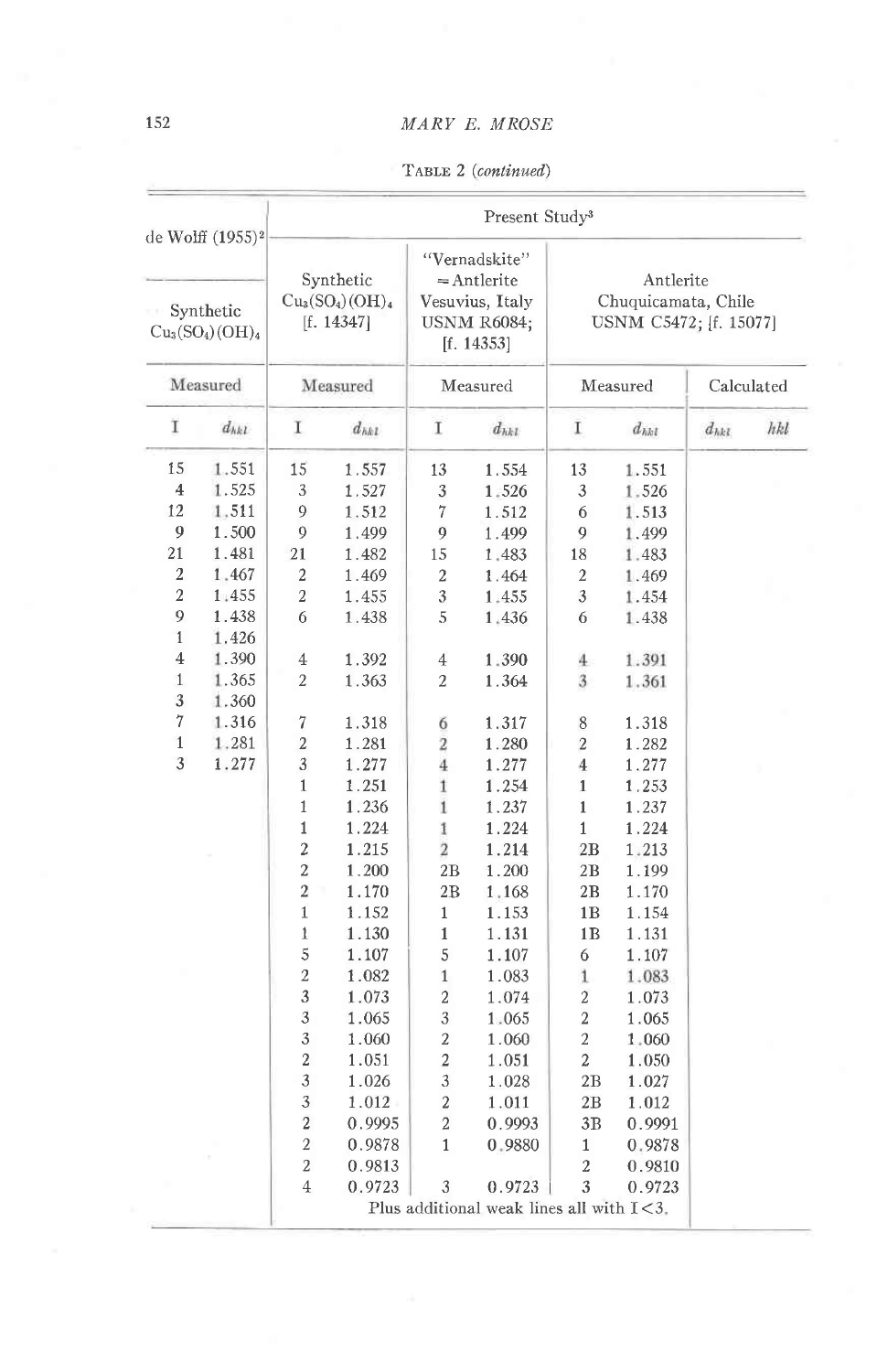dried salt was held at this temperature for 24 hours, a pattern of CuSO<sub>4</sub>, synthetic hydrocyanite, was obtained.

# X-RAY DATA FOR DOLEROPHANITE AND ANTLERITE

All the  $x$ -ray powder films made in connection with this study were taken with Cu/Ni radiation ( $\lambda$ =1.5418 Å) in Debye-Scherrer powder cameras (114.59 mm. diameter) using the Straumanis and wilson techniques. Measurements made on the patterns of dolerophanite and antlerite necessitated correction for expansion. Intensities were estimated visually by direct comparison with calibrated intensity film strips of successive step line-exposures related to each other by a factor of  $\sqrt{2}$ . Interplanar spacings listed in the tables were calculated down to values of  $d_{hkl} \geq 2.000 \text{ Å}.$ 

A single-crystal x-ray study of dolerophanite from Vesuvius, Italy (USNM R6060), was made with a quartz-calibrated Buerger precession camera using Mo/Zr radiation ( $\lambda$ =0.7107 Å). Film measurements were corrected for both vertical and horizontal shrinkage. The cell constants derived from single-crystal  $x$ -ray examination are given in Table 1; these data are in excellent agreement with those cited by Richmond and wolfe (1940) for Vesuvius material.

No indexed  $x$ -ray powder data have previously been published for dolerophanite. Table 1 presents observed and calculated interplanar spacings obtained in this study for synthetic and natural dolerophanite. These are compared with the data given by Borchardt and Daniels (1957) for the compound  $Cu_2(SO_4)O$  and were found to be in good agreement.

Indexed  $x$ -ray powder data for synthetic and natural antlerites are given in Table 2, which lists observed and calculated interplanar spacings, the latter down to  $d_{hkl}= 2.002 \text{ Å}$ . These were found to be in excellent agreement with the data obtained by de Wolff (1955) for synthetic antlerite.

### **ACKNOWLEDGMENTS**

r am indebted to Dr. George switzer of the U. S. National Museum for his kindness in making available the specimens used in this study; and to Howard T. Evans, Jr., of the U. S. Geological Survey who provided helpful discussion.

### **REFERENCES**

BINDER, OSIAS (1936), Definition des sulfates basiques de cuivre: Ann. chim., 5, ser. 11, 337-409.

BORCHARDT, HANS J. AND DANIELS, FARRINGTON (1957), Differential thermal analysis of inorganic hydrates:  $J. Phys. Chem., 61, 917-921.$